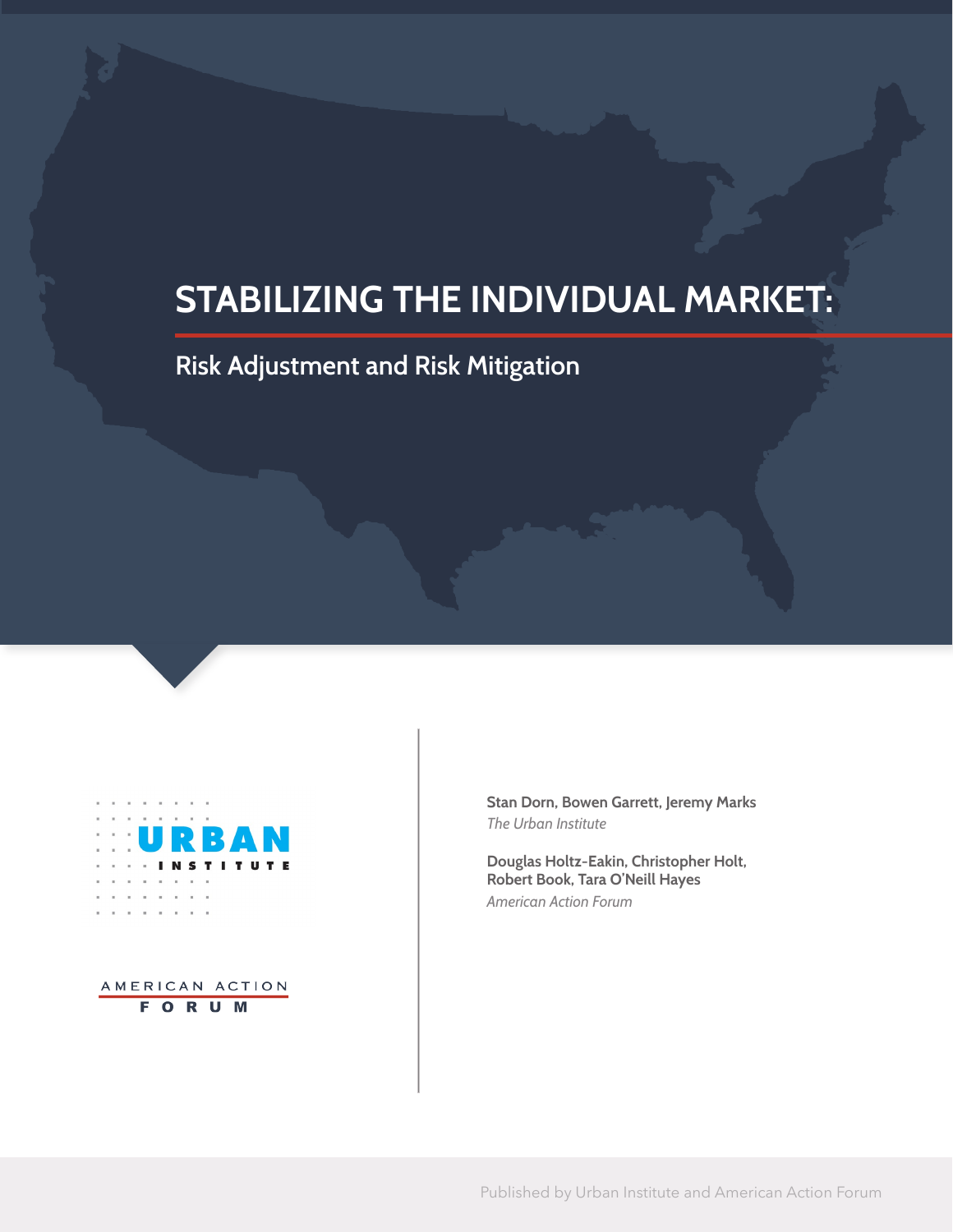## INTRODUCTION

Instability and premium increases in the individual health insurance market have figured prominently in recent debates over national health policy. One important but sometimes overlooked question in these debates is the role of risk adjustment and other risk-mitigation measures in overcoming these challenges. To analyze this issue under the current rules for the individual market and under the proposed rules now under discussion in Congress and the Administration, the Urban Institute and the American Action Forum (AAF) convened a daylong, roundtable summit with the following experts from academia, industry, and the actuarial community:

- **• Al Bingham, Jr.**, FSA, MAAA, MS, Wakely Consulting Group
- **• Robert Book**, PhD, MBA, MA, Health Systems Innovation Network, LLC
- **• M. Kate Bundorf**, PhD, MBA, MPH, Stanford University
- **• James C. Capretta**, MA, American Enterprise Institute
- **• Stan L. Dorn**, JD, Urban Institute, Health Policy Center
- **• Robert Donnelly**, MPP, Johnson & Johnson
- **• Paul Edattel**, Energy and Commerce Health Subcommittee—Majority
- **• Melanie Egorin**, Ways and Means Committee—Minority
- **• Janis Frazer**, FSA, MAAA, MBA, Anthem, Inc.
- **• Bowen Garrett,** PhD, Urban Institute, Health Policy
- **• Julie Goon,** Anthem, Inc.
- **• Bradley Herring**, PhD, Johns Hopkins University
- **• Christopher Holt**, American Action Forum
- **• Douglas Holtz-Eakin**, PhD, American Action Forum
- **• John Kaelin**, Centene Corporation
- **• Timothy Layton**, PhD, Harvard Medical School, Dept. of Health Care Policy (HCP)
- **• Kevin Lucia**, JD, MHP, Georgetown University, Center on Health Insurance Reforms
- **• Shawn Martin**, The American Academy of Family Physicians (AAFP)
- **• Derica W. Rice**, MBA, Eli Lilly and Company
- **• Erin Trish**, PhD, The University of Southern California
- **• Cori E. Uccello**, MAAA, FSA, FCA, MPP, American Academy of Actuaries

This issue brief synthesizes key findings from the summit. It expresses the views of multiple experts who attended the meeting, rather than the authors' views. After setting out common nomenclature, we discuss general themes that apply almost regardless of the rules governing the individual market, and we analyze the operation of risk adjustment (RA) in the current individual market. Finally, we explore how policymakers could structure RA and other risk-mitigation measures if the basic ground rules governing the individual market are significantly changed.

#### TERMINOLOGY AND OBJECTIVES OF RISK-MITIGATION MEASURES

- Risk selection can take several different forms.
	- » "Risk selection against the market"<sup>1</sup> means that eligible individuals consider their expected health care costs, among other factors, in deciding whether to enroll. When such selection occurs, the market disproportionately consists of people who expect to incur higher health care costs, and this increases market-wide premiums.
	- » "Risk selection against a plan" means that market participants decide which plan to buy based on their anticipated health care needs. Typically, such choices are influenced by the plan's covered benefits (including prescription drug formularies), provider networks, cost-sharing rules, and marketing practices. When high-cost consumers disproportionately select a plan, the sponsoring insurer can experience a cycle of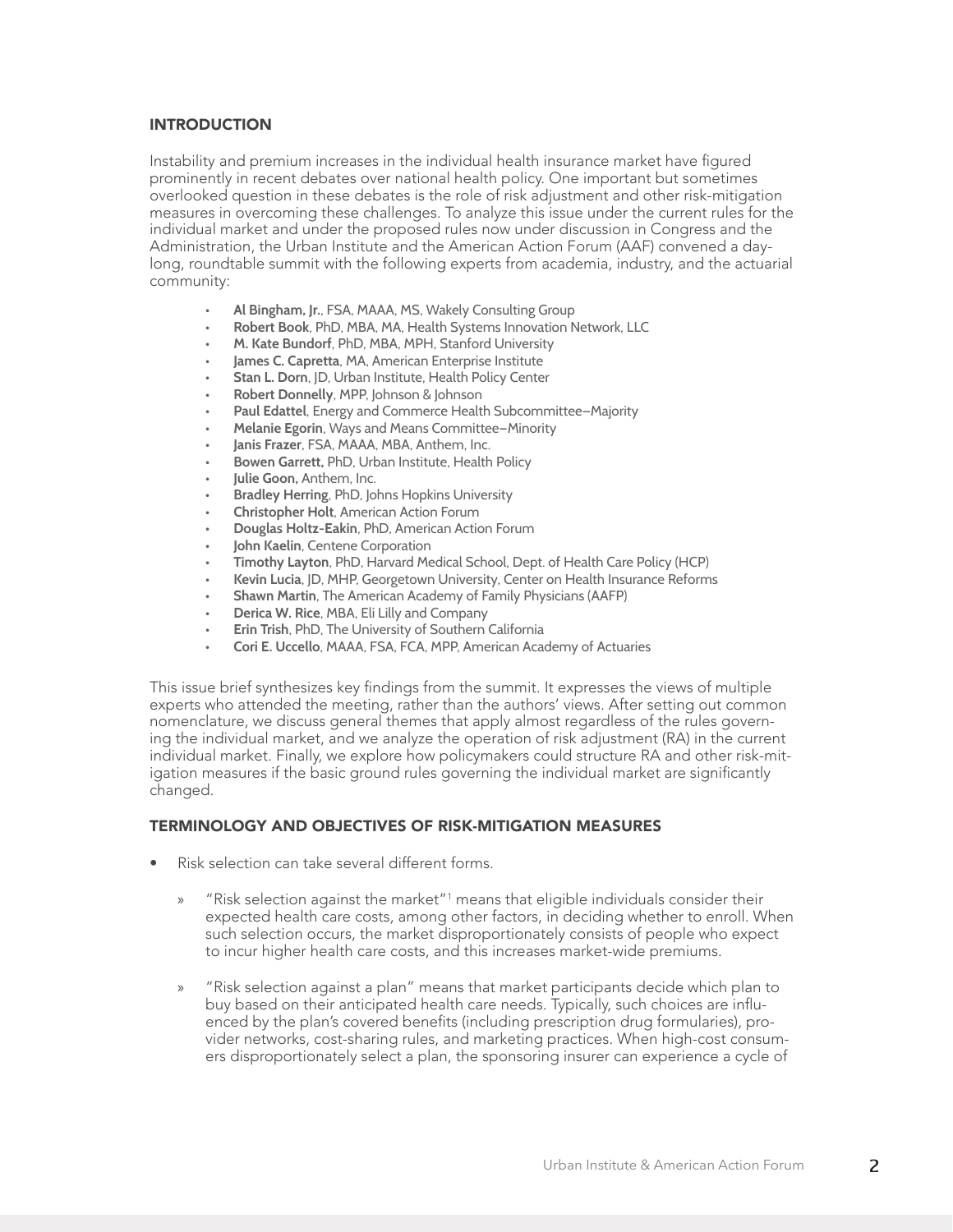increased premiums causing relatively healthy members to drop the plan, leading to further premium increases, and so on.<sup>2</sup>

- » "Risk avoidance by a plan" means that a plan implicitly discourages membership among consumers whose expected health care costs exceed anticipated revenue. Such "competition by risk avoidance" undermines the fundamental policy goal of encouraging insurers to compete by offering value to consumers. It may also spur the development of markets where consumers with significant health care needs cannot obtain affordable coverage that is comprehensive enough to meet those needs.
- Risk adjustment consists of payments to or from insurers that compensate for the difference between the expected claims costs of an insurer's members—the members' "risk level"—and the insurer's premium revenue. RA can take several different forms, each seeking to minimize the impact of risk selection against plans and insurer's consequent risk avoidance:
	- » RA can be "zero-sum," shifting dollars from insurers with low-risk members to insurers with high-risk members. Alternatively, it can be "guaranteed," where an insurer's payments are not affected by the risk of other insurers' members. Unlike zero-sum RA, guaranteed RA may require an external source of funding beyond premium payments in the individual market. $3$
	- » RA can be "prospective," with each member's risk assessed based on information available at the time of enrollment, or "concurrent," incorporating information available after the coverage year ends.<sup>4</sup>
- Reinsurance reimburses insurers for a portion of covered claims when an individual member's or a plan's total costs exceed a specified amount. By limiting insurers' risks for relatively unpredictable "outlier" cases, reinsurance promotes premium stability, encourages broader insurer participation, and lessens the necessary volume of RA transfer payments. Reinsurance can be
	- » internally funded by resources in the individual market (e.g., by lowering RA payments, surcharging individual-market premiums, or insurers voluntarily buying reinsurance); or
	- » externally funded by revenue sources other than individual-market premiums.
- With risk corridors, plans make or receive payments when claims, as a percentage of premiums, diverge from targeted amounts by more than a specified percentage. Like RA, risk corridors can be zero-sum, shifting funds between carriers, or guaranteed, potentially requiring external financing. In an unknown or changing market, externally financed risk corridors limit insurers' risks of mispricing premiums because of their limited knowledge of costs in the market.
- High-risk pools (HRPs) remove certain consumers with preexisting conditions from the individual-market risk pool, thereby lowering premiums in the remaining market. Public dollars reduce HRP premiums below the amounts needed to cover the enrollees' claims. "Invisible" high-risk pools can operate without segregating enrollees by using a form of reinsurance that bases eligibility on health conditions rather than claims costs.<sup>5</sup>

Externally funded risk mitigation—guaranteed RA or risk corridors, externally funded reinsurance, or HRPs—can lower consumer premium payments market-wide by reducing the costs that such payments must cover. With lower premiums, more healthy consumers may enroll,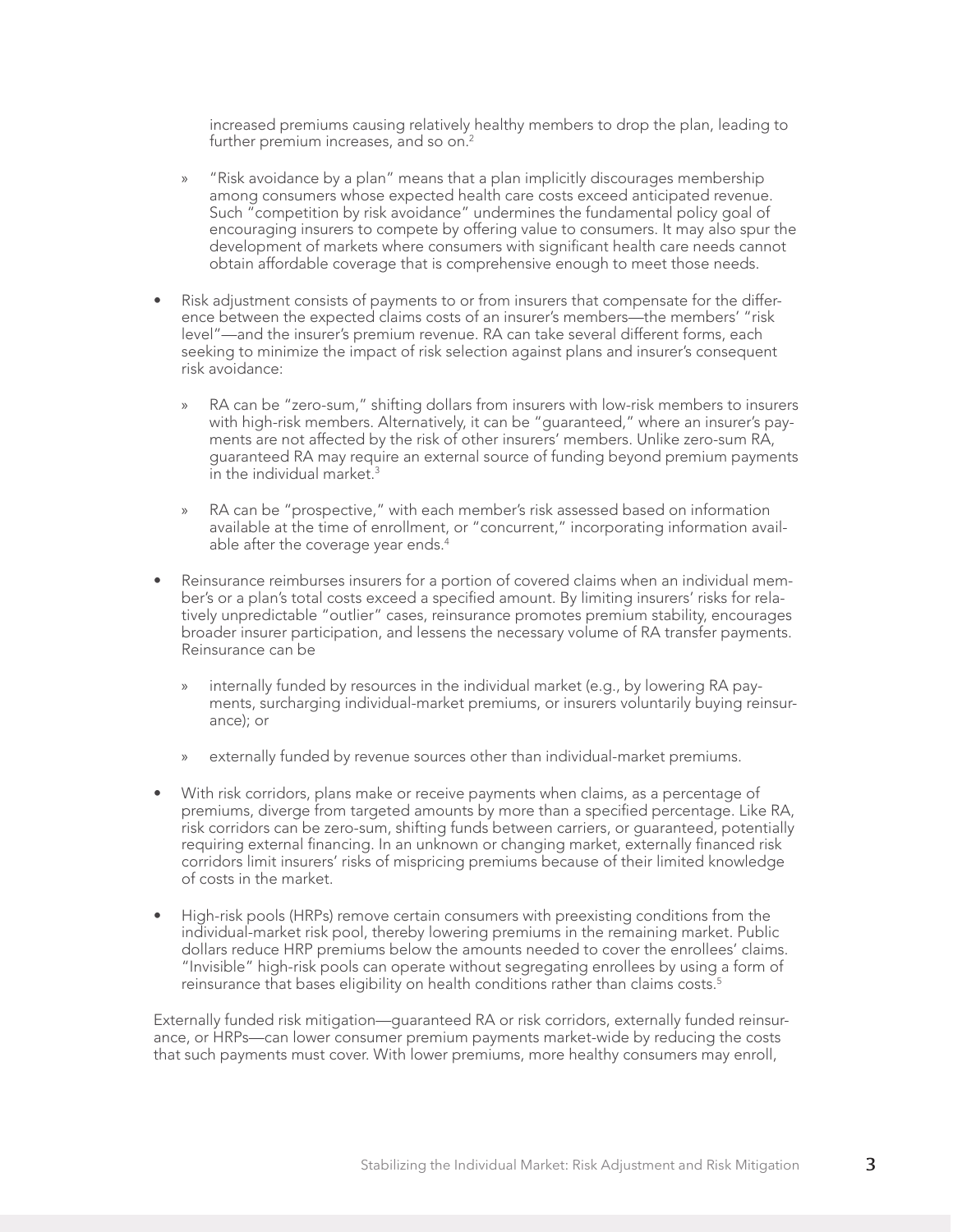reducing selection against the market.

#### CROSS-CUTTING THEMES

At the summit, several general themes emerged that apply to RA and risk-mitigation measures, almost regardless of how the individual market operates.

**First**, RA is a vital tool in preventing community rating from causing harmful risk selection against plans and insurers' consequent risk avoidance. RA lets insurers compete based on efficiency, networks, medical management, and components of consumer value, rather than by avoiding undercompensated risks. Other risk-mitigation measures serve different purposes. For example, a robust reinsurance program probably would not eliminate the need for strong RA. Reinsurance promotes market stability by helping plans cover the expenses of members who incur unexpectedly high costs, but it does not seek to fully adjust plans' payments based on relative differences in enrolled members' foreseeable risks.

**Second**, policymakers face a trade-off under almost any configuration of the individual market. Effective RA ensures that carriers can offer different levels of coverage, even though plans with the most comprehensive coverage are likely to disproportionately attract unhealthy members. However, unless RA receives substantial external funding, premiums for plans that attract comparatively healthy members must increase to finance RA for less healthy members. In a zero-sum RA system, policymakers must therefore weigh the relative advantages of

(1) an individual market that

(a) includes comprehensive offerings that meet the needs of consumers with known health problems but

(b) partially funds such offerings through increased premiums charged by plans that disproportionately serve young and healthy consumers; and

(2) a market that

(a) charges lower premiums because it mainly or only offers less comprehensive coverage that attracts younger and healthier consumers who pay full premiums outof-pocket but

(b) either does not include options that meet the needs of people with known health problems or makes those options available only at a very high cost.<sup>5</sup>

**Third**, RA is important but difficult to do well. If RA amounts do not correlate well with the foreseeable costs of consumers who join the individual market, plans have incentives to seek out members with excessive RA payments and to avoid those whose RA payments do not cover anticipated costs.<sup>6</sup> That can destabilize markets, yield needlessly high premiums, and prevent some consumers from being offered affordable coverage that meets their health care needs. If insurers do not feel confident in their ability to predict cost exposure under an RA regimen, they may entirely avoid the affected market, limit their market offerings, or raise premiums to create a margin of financial protection. If the market's rules change greatly, revising RA and other risk-mitigation measures could become more challenging, and federal officials will need to maintain or strengthen their existing staffing and analytic capacity. Even if the rules do not change, federal officials must continue their work of refining and strengthening RA.

Fourth, risk selection takes health status into account, independent of age. The correlation between youth and low cost is far from perfect. Within each age band, costs vary greatly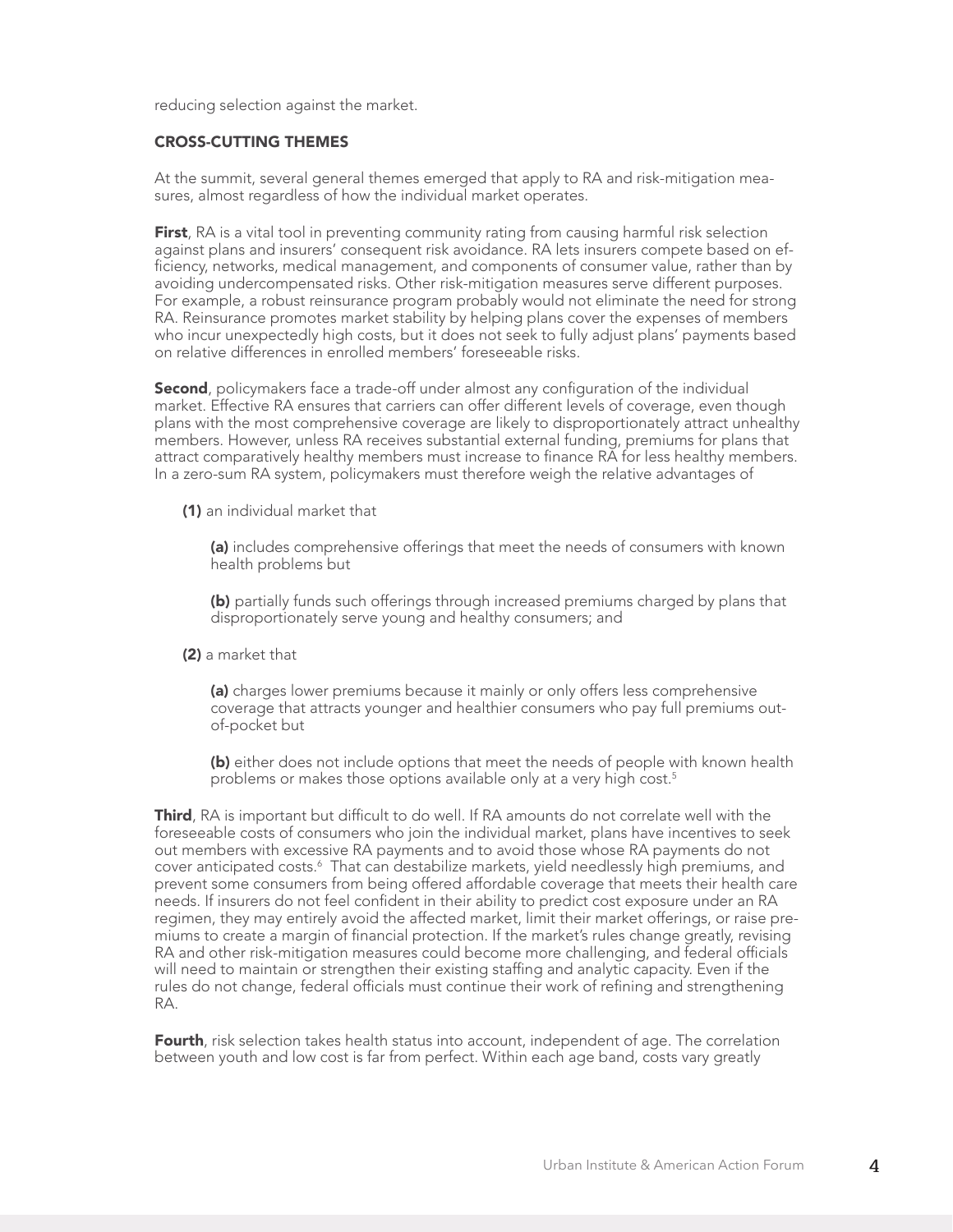based on health status. Addressing only age-based risk selection is not sufficient.<sup>7</sup> Policymakers interested in limiting the harmful effects of risk selection must also address selection based on health status.

Fifth, operational details matter. Federal officials have developed an administrative structure that, after several years in operation, now works relatively efficiently. Each plan uses its own server to maintain information about members' demographic characteristics and health care claims. Federal officials provide software that plans run on these servers to determine members' risk. The results largely determine the amount of carriers' payments to or from the RA system. Now that government agencies and carriers have invested the time and resources needed for this system to operate smoothly, the cost of shifting to a new system could be considerable<sup>8</sup>

Other operational details include how plans and providers gather member data and how they forecast costs and revenues. The details of RA and other risk-mitigation mechanisms can greatly affect how these functions are carried out, the resulting costs and uncertainties facing carriers and purchasers, and eventual market conditions.

## THE CURRENT INDIVIDUAL MARKET

#### Offsetting risk selection against plans and limiting risk avoidance by carriers

In the current individual market, RA is important in offsetting the effects of risk selection against plans, thereby limiting risk avoidance by carriers. When carriers enroll sicker populations, RA gives those insurers additional resources that generally correspond to those enrollees' expected costs. For carriers, this increases the economic feasibility of offering plans designed to meet the needs of people with health problems in a setting where premiums cannot rise to pay for higher expected costs.

Though generally successful, RA does not perfectly account for all conditions. Limits on formularies and provider networks can contribute to keeping premiums down. However, such limits can also become vehicles for risk avoidance. Gaps in individual-market drug formularies, compared with those in group plans, may signal health conditions that plans are seeking to avoid.<sup>9</sup> The same is true of provider networks that have limited representation of certain specialty groups.<sup>10</sup> In these and similar cases, the details of plan design may indicate that carriers are trying to avoid members with particular health conditions, suggesting a need to increase or add RA for those conditions.

The Center for Consumer Information and Insurance Oversight (CCIIO) is making changes to improve RA's correlation with predictable costs and thus its ability to reduce incentives for carrier risk avoidance.11 Starting this year, the risk adjustment model incorporates duration factors to better reflect the costs of partial-year enrollees, and beginning in 2018, data about prescription drug claims will be used to impute otherwise undiagnosed conditions and to refine RA payments based on condition severity. But some questions have emerged around CCIIO's plan to use claims data from the individual market to calibrate RA starting in 2019. Currently, CCIIO does such calibration using commercially available data that primarily come from the large-group market. The contemplated shift has important advantages because the individual market differs from large-group coverage in the extent of risk selection against the market and in other ways. However, the shift may lock in current market inefficiencies. If certain conditions are now undercompensated, the claims data used to calibrate RA will reflect insurer responses to that underpayment.

For example, if cancer was undercompensated in current RA, insurers might discourage enrollment of cancer patients by restricting access to cancer care. People with cancer may thus appear inexpensive in EDGE server data that calibrate RA, compared with costs shown in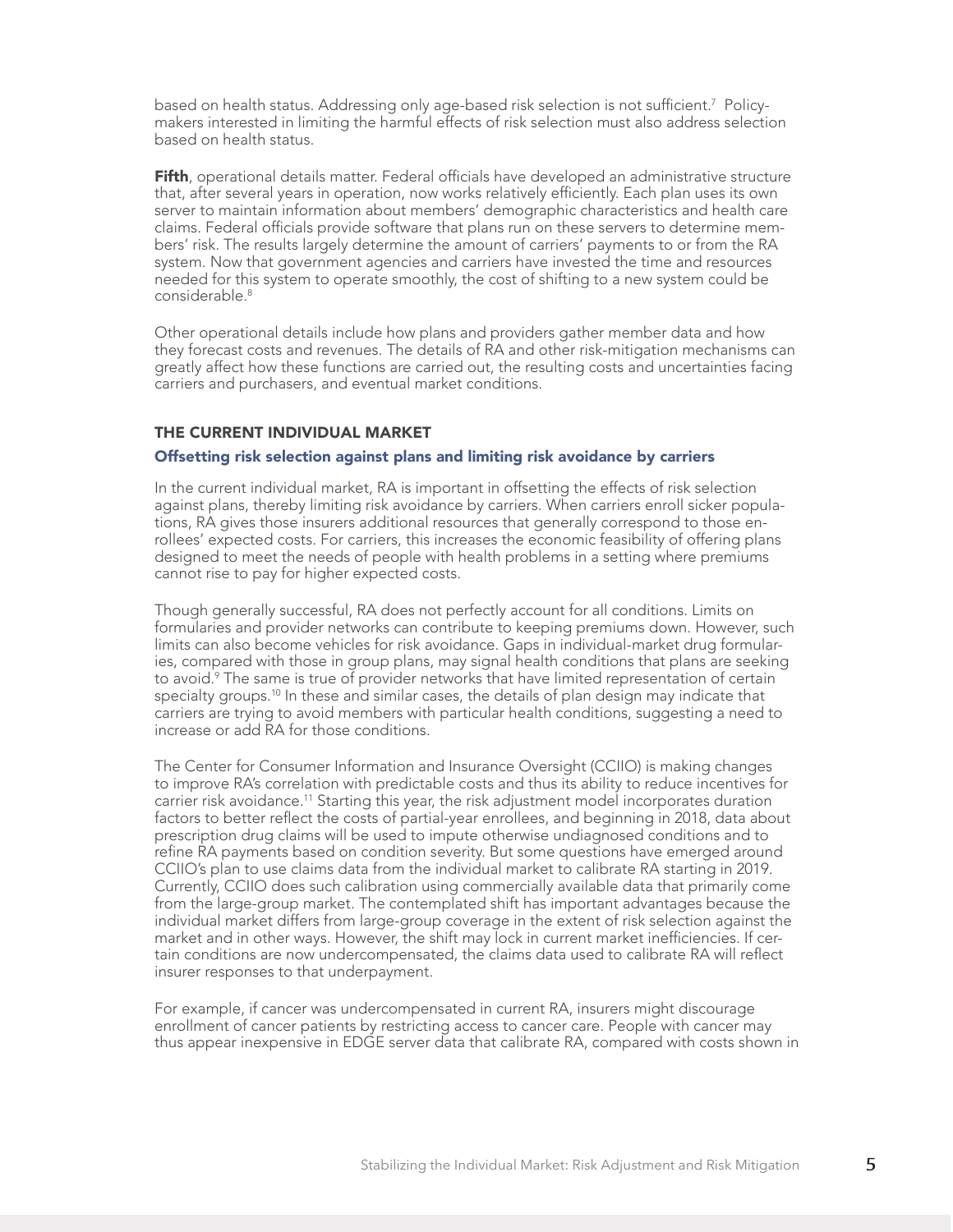data from other markets. Thus, using EDGE server data could lower payments to insurers for enrolling people with cancer, further increasing incentives for risk avoidance. If this problem becomes significant, CCIIO could consider a blended approach that calibrates RA based on a combination of individual-market data and data from other markets.12

Another change involves CCIIO's planned implementation, starting in 2018, of a limited reinsurance program. Internally funded by reducing RA payments nationally, the program helps carriers that enroll members who incur very high costs. As planned, it covers a very small number of people with annual claims exceeding \$1 million per member.<sup>13</sup> If reinsurance is later expanded so that the claims threshold drops well below \$1 million, markets could become more stable. However, carriers serving low-cost geographic areas could subsidize those serving high-cost geographic areas.<sup>14</sup> More comprehensive reinsurance also risks diminishing carriers' incentive to manage very-high-cost cases efficiently. On the other hand, a substantially more expansive reinsurance program could perhaps be funded within each state, thus reducing the magnitude of cross-subsidies from low-cost to high-cost areas, and some argue that, with or without reinsurance, insurers (1) have incentives to manage the care of costly consumers, in general; but (2) have limited control over the cost of the small number of extraordinarily expensive individual cases,.

Some observers propose changes beyond those being adopted by CCIIO. Several of these suggestions may not improve RA or could prove problematic:

- Changing RA from a concurrent to a prospective model could improve plan incentives to manage care efficiently and make RA more predictable. But that modification would be challenging in the individual market because of high individual churn in and out of the market and between plans. Prospective RA requires data on members' prior claims. Such data are unavailable for much of the individual market, where many members have recently transitioned from employer-sponsored insurance, Medicaid, or uninsurance.
- Adding socioeconomic factors to RA could potentially improve the model's "fit" with claims. But such a change could paradoxically reduce insurers' incentive to serve members with low socioeconomic status (SES). Some observers suggest that when SES is analyzed separately from health status indicators, low SES may reduce rather than increase RA payments.

One modification to the basic structure of RA warrants serious consideration: changing RA from a zero-sum to a guaranteed-payment program. Currently, RA creates uncertainty and instability because plans may not be able to predict how RA will affect them. A carrier's status as RA contributor or recipient and the general magnitude of carrier payments or receipts can vary from year to year, in part because of the characteristics of other carriers' members.<sup>15</sup> If RA were guaranteed to each insurer based on the characteristics of that insurer's members, plan liabilities and receipts would become less uncertain and more predictable. This would provide some market stabilization, but it would likely require funding external to individual market premiums. Because this step would likely lower premiums, the cost of external funding would be partially offset by savings on premium tax credits and cost-sharing reductions.

#### Limiting risk selection against the market

Preventing adverse selection against the market and preventing it against individual plans are two distinct goals that may require different solutions. RA that cushions individual plans against selection may worsen selection against the market because it increases the premiums charged by plans that disproportionately attract low-risk members. These plans may be the most affordable options for young and healthy consumers with incomes too high to qualify for premium tax credits, but higher premiums resulting from RA limit the plans' ability to garner such new members.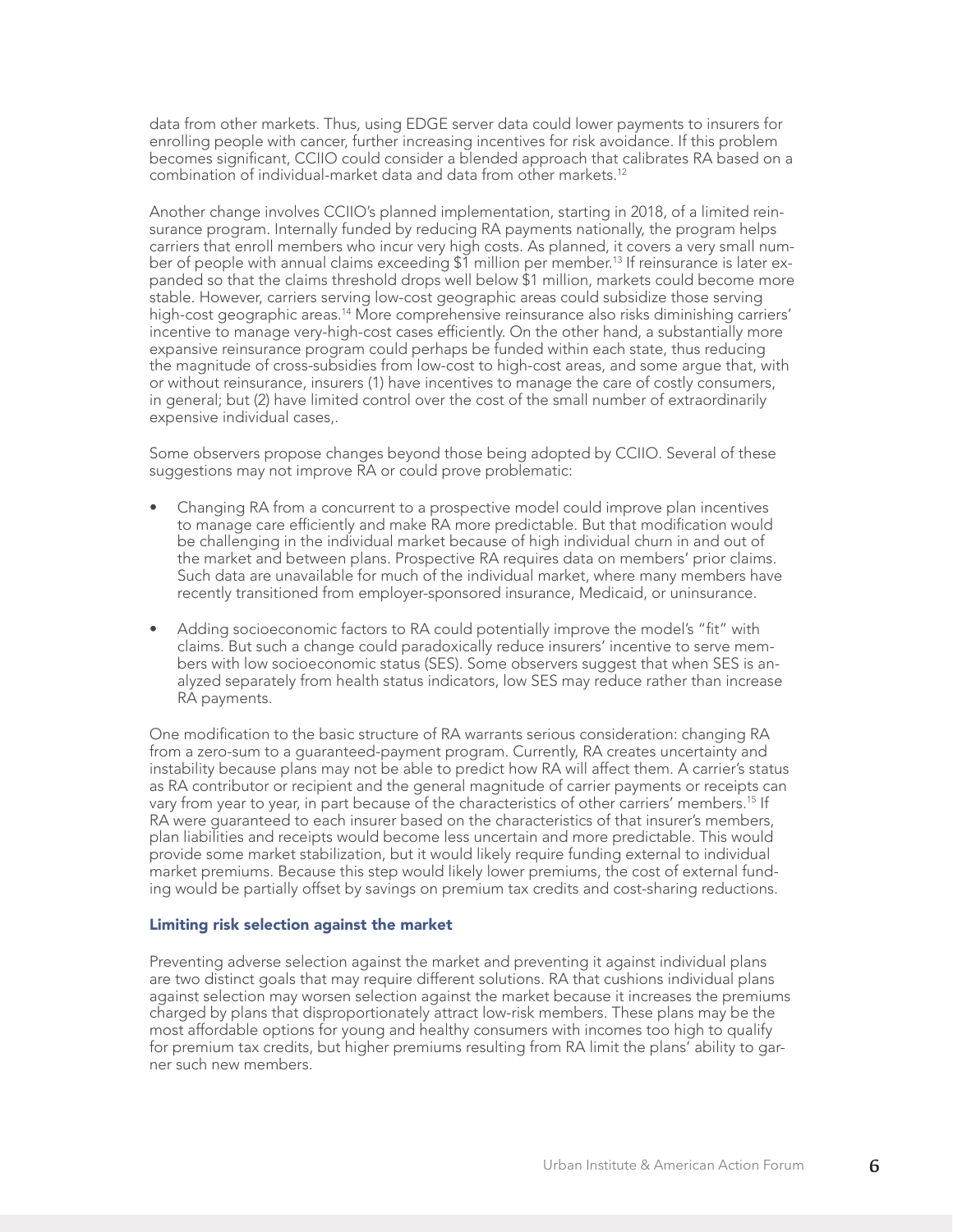External funding for RA, reinsurance, HRPs, or other risk-mitigation measures would lower overall premiums by substituting for premium dollars in paying a portion of claims. These lower consumer premiums would not come with any reduction in the comprehensiveness of coverage and would reduce selection against the overall individual market. If enough external funding were provided, premiums could fall to the average level required for those without chronic conditions, increasing enrollment of healthy consumers who pay full premiums.

But the desirability of external funding is affected by its source. Some policymakers may want funding to come from employer group plans. Charges could be levied as a percentage of premiums, or firms that have healthy employees could pay a higher proportionate share. Ultimately, people with group coverage would likely bear the cost of such funding, but they could benefit by receiving additional health security; the individual market would be more stable and have lower premiums, constituting a better safety net for people who lose group coverage because of layoffs or other events. At the same time, lower premiums would produce savings on tax credits and cost-sharing reductions, lessening the need for external funds.

More fundamentally, if policymakers aim to lower individual market premiums by increasing enrollment of young and healthy members, they must determine whether risk-mitigation payments that subsidize plans serving less healthy members provide optimal bang for the buck. Such payments would lower premiums market-wide, attracting some young and healthy consumers. But a finite pool of dollars might attract more of these enrollees and improve the risk pool more if those funds were spent to increase premium and cost-sharing subsidies or to finance outreach and application assistance, rather than to fund risk-mitigation measures.

# A FUTURE INDIVIDUAL MARKET OPERATING UNDER DIFFERENT RULES

#### Transitioning to a different market

If policymakers set very different rules for the individual market in ways that change the characteristics of participating consumers, risk-mitigation measures may also have to change. To help insurers manage the transition to a market with different enrollees, policymakers may need to create risk corridors like those that operate inside Medicare Part D, where funding is not limited to premium dollars.<sup>16</sup> Such corridors would limit insurers' losses and profits, protecting carriers against making major errors in predicting risk when markets undergo major changes. Unless safeguards like these are offered at least temporarily, carriers may not offer coverage at all or may raise premiums to provide a cushion against unknown risks.<sup>17</sup>

The ACA provided for temporary risk corridors, but congressional action forestalled external funding,<sup>18</sup> and plans received much less support than they were originally promised. Any future risk-corridor legislation must be crafted carefully for this risk-mitigation measure to be taken seriously as protection against unpredictable costs in a changed individual market.

#### Operational challenges of state flexibility

Some proposed policy changes would increase state flexibility to define the rules governing the individual market. For example, states could narrow the range of required benefits, increase insurers' ability to vary premiums based on individuals' age and known health risks, broaden the spectrum of permitted actuarial valuation or other parameters for out-of-pocket cost-sharing, and so on. Each state's configuration may require the recalibration of existing risk-adjustment measures and perhaps the establishment of other state-specific risk-mitigation measures.

The details matter. Small mistakes can have grave consequences for market stability. States may find it difficult to develop sound models for RA or other risk-mitigation measures that fit the changed rules of a very different individual market; so far, every state has relied on the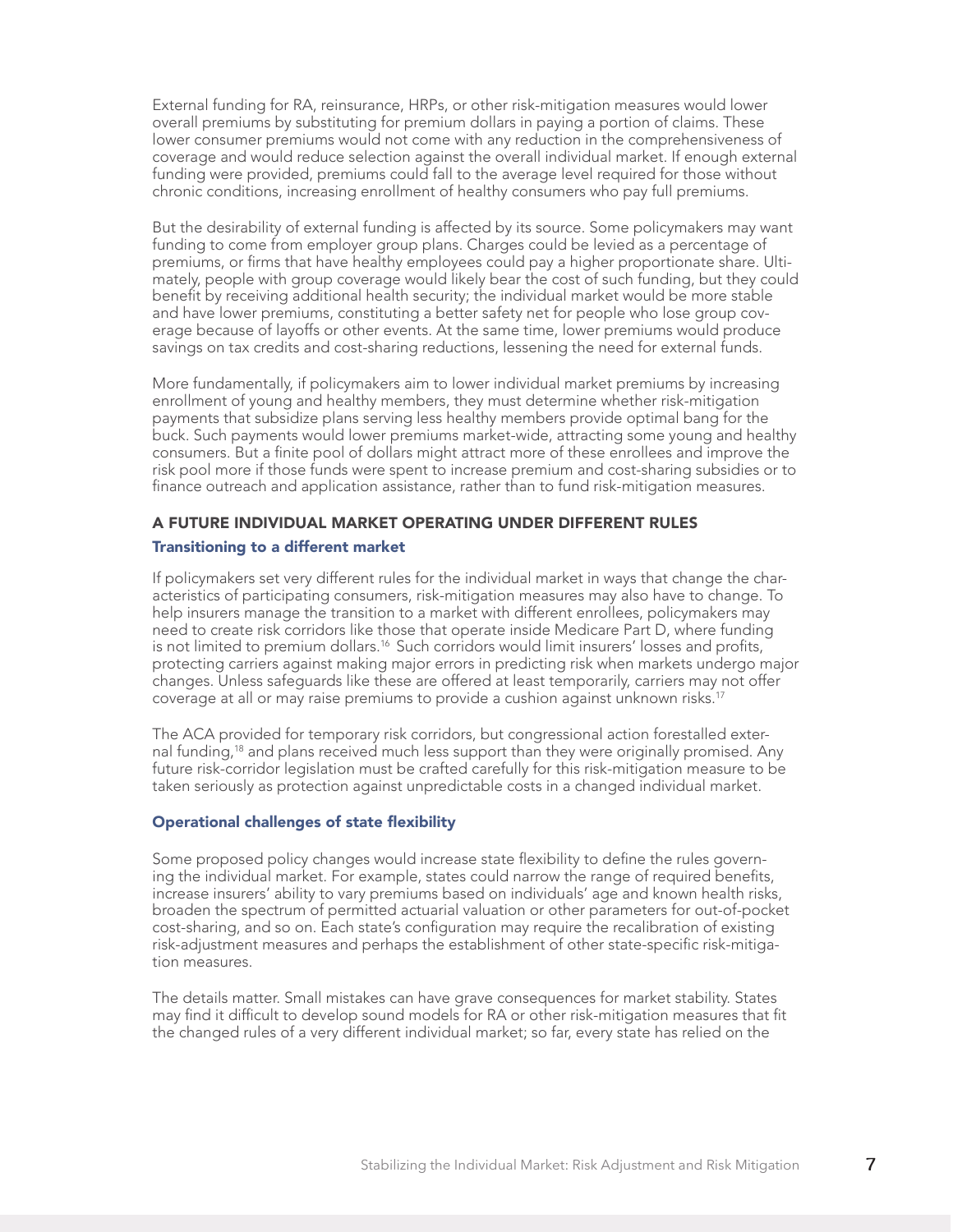federal RA model rather than develop its own.<sup>19</sup>

Fortunately, federal agencies can simplify this work for states. CCIIO could use national individual-market data to develop a set of general rules for adjusting CCIIO's RA model to fit different state policy choices. For example, a rule could state, "If your state does X for EHBs, Y for age-based premium variation, and Z for permitted ranges of actuarial value, then your state's RA model could change from the federal model by doing A, B, and C." If such guidelines prove unsatisfactory, CCIIO might offer (for a fee that covers its costs) to recalibrate its RA model to fit state market rules and underlying demographics. In any case, federal legislation permitting increased state variation could provide for "default" options that promote administrative feasibility by retaining current insurance rules absent state action to the contrary.

#### Increasing carriers' options for plan design

If a future individual market increases the range of variation among plans operating within a state, policymakers face a key choice between

- promoting plan diversity by helping insurers obtain the resources needed to offer comprehensive coverage that meets the needs of consumers with known health problems; and
- keeping premiums low for more limited health plans that may appeal to relatively young and healthy consumers.

RA could make it financially feasible for carriers to offer coverage significantly more generous than the minimum required under new rules. Without substantial external funding, premiums charged for less generous coverage would have to rise well above the amounts otherwise needed to finance such coverage, given the risk profile of likely enrollees. Those additional premium dollars would fund RA that goes to insurers providing more generous coverage, which would disproportionately attract members with high expected health costs. Without robust RA, more generous plans could cover the additional claims resulting from risk selection only by raising premiums substantially, potentially to unsustainable levels. Put simply, unless enrollees in less comprehensive plans pay increased premiums to defray the costs of enrollees in more comprehensive plans, the latter plans may no longer be offered in the market. This trade-off illustrates the cross-cutting theme noted earlier—that without significant external funding, policymakers must choose between an individual market that includes comprehensive coverage options to meet the needs of people with known health problems or a market with low premiums for the unsubsidized young and healthy that encourages more such consumers to enroll.

A related challenge faces a future individual market with substantial variation between competing plans. For RA to function effectively within a state, one set of rules must specify minimum benefits and actuarial value levels for all insurers that participate in RA. If those minimums are extremely low and other plans provide substantially more generous coverage, successful RA may be difficult to achieve. In the past, RA often succeeded in systems, like Medicaid and Medicare, that have less variation than current individual markets, not more variation.

#### Varying premiums based on risk

Some proposals for changing the individual market would increase plans' ability to vary premiums based on consumers' expected health care costs, instead of limiting premium variation to age, geography, family versus individual coverage, and (at state discretion) smoking status, as in today's market. If risk rating were allowed market-wide, policymakers would again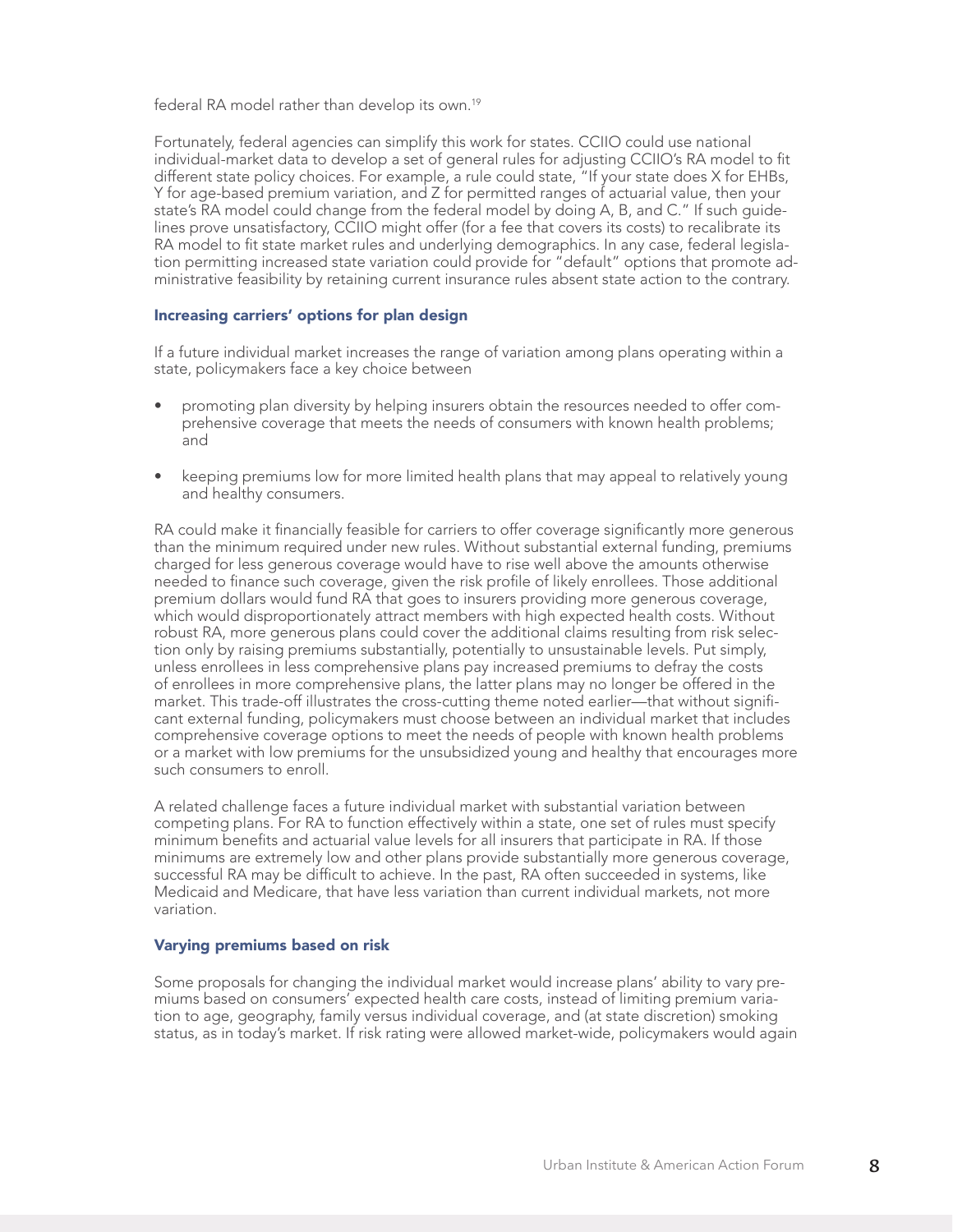face a basic choice: Under one approach, RA would continue, limiting insurers' need to vary premiums based on risk. If RA approximated known risks as estimated by actuaries, carriers would likely charge close to community-rated premiums, because higher premiums would not be needed to cover the increased claims costs of consumers with known health risks. Divergence from community-rated premiums would show a likely need to adjust the RA model.<sup>20</sup>

Unless this approach was supported by significant external financing, it would have the disadvantage of raising premiums for coverage that attracts younger and healthier enrollees. Policymakers who want consumers' premium payments to vary based on health status should instead dispense with RA entirely, possibly using HRPs to take comparatively unhealthy consumers out of the general individual market's risk pool.

Some proposed legislation would let plans risk-rate premiums, but only for consumers who have experienced recent coverage lapses. Depending on its details, such an approach could encourage healthier consumers to drop coverage, because that would qualify them for premiums lower than the community rate. The resulting market bifurcation—healthier consumers in risk-rated coverage and less healthy consumers in community-rated plans—could destabilize community-rated coverage. The latter coverage could become extremely costly or even unavailable. RA and risk-mitigation measures may not be able to prevent such outcomes, unless policymakers forbid carriers from lowering risk-rated premiums below the community rate.

Combining strong RA with some flexibility to vary premiums and plan design based on consumers' health status may offer one important advantage that could appeal to policymakers across the political spectrum. Some insurers could offer plans customized to provide unusually efficient care for people with specific health conditions. For example, plans may specialize in diabetes care with provider networks skilled in serving diabetics. If such a plan's resulting costs for diabetic members fell below RA predicated on average costs, the plan would realize financial gains from enrolling such members. To further encourage diabetics' enrollment, the plan could lower its premiums for people with the condition; this would go beyond current plan recruitment tools, such as reduced out-of-pocket cost-sharing for members with specific conditions. Attracting more people with chronic conditions to plans skilled in treating those conditions could prove beneficial. However, other steps may be necessary to prevent discrimination against people whose conditions are hard to control.

#### **CONCLUSION**

RA and other risk-mitigation measures involve technical issues that are rarely the subject of entertaining dinner-table conversation between ordinary humans. Nevertheless, resolving those issues intelligently and pragmatically is crucial to the effective functioning of individual markets. To date, federal agencies have shown considerable ingenuity in fashioning and improving RA to meet the needs of carriers and consumers alike. This work must continue, regardless of how the rules of the individual market change.

Support for this project is provided by Anthem, Inc., and Eli Lilly and Company. For more information on the Urban Institute's funding principles, go to http://www.urban.org/about/funding-and-annual-reports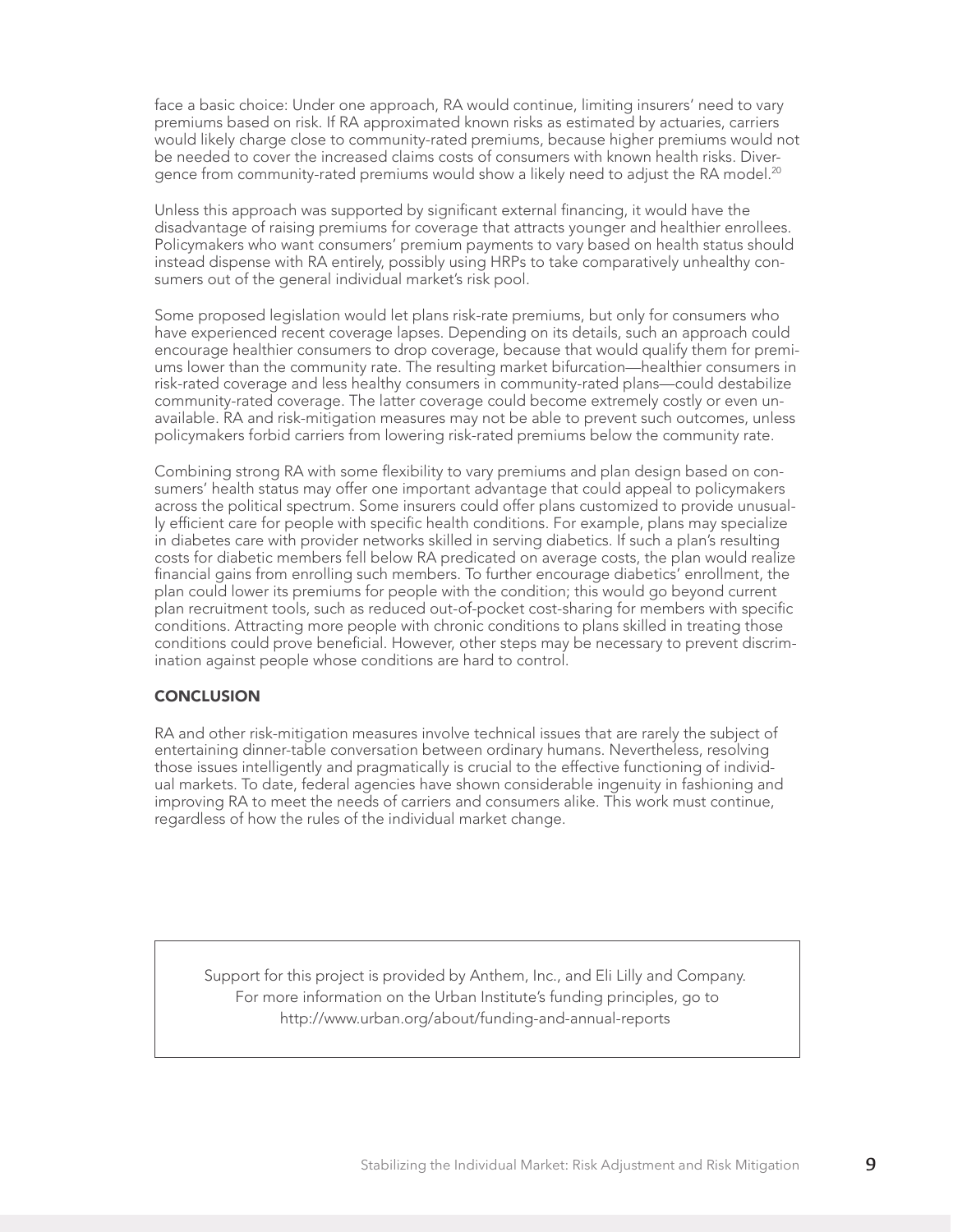<sup>1</sup>One can also speak of "adverse selection" against the market or against particular plans.

<sup>2</sup> Both forms of risk selection are influenced by premiums (including subsidies) and, in some cases, the individual mandate.

 $^3$  Under the ACA, RA in the individual market is zero-sum. For Medicare Advantage and Medicare Part D, it is guaranteed. With zero-sum RA in the current individual market, premium payments that finance RA include costs borne by the consumer as well as premium tax credits and cost-sharing reductions that the federal government funds for enrollees with incomes below specified levels.

<sup>4</sup>Medicare Advantage uses prospective RA, and the ACA's individual market uses concurrent RA.

<sup>5</sup>Community rating imposes a similar but, in some ways, more fundamental trade-off. By prohibiting premium variation based on individual risk, community rating raises premiums for healthier consumers and lowers them for consumers with foreseeable health problems. Effectively, healthier consumers cross-subsidize less healthy consumers.

 $^6$  Regulators can act as a check on carriers' ability to avoid risk, particularly in health insurance Marketplaces, where federal regulations prohibit benefit designs and marketing strategies that have the effect of discouraging the enrollment of high-cost consumers. Regulators also review benefit designs and formularies before approving plan operations.

<sup>7</sup>Most states' individual markets—under current law and under the proposed changes—permit premium variation based on age. Such variations reduce but do not eliminate the need for age-based risk adjustment.

<sup>8</sup> For example, converting the risk-adjustment program from concurrent to prospective would greatly reduce plans' uncertainty about the health status of both their own enrollees at the start of the year and enrollees in the market overall. However, a prospective RA program would require a centralized database with information about consumers who were formerly covered by other individual-market carriers, Medicaid, or group plans. This new kind of database would require major operational changes and likely raise privacy concerns.

9 Michael Geruso, Timothy J. Layton, and Daniel Prinz, "Screening in Contract Design: Evidence from the ACA Health Insurance Exchanges," Working Paper 22832 (Cambridge, MA: National Bureau of Economic Research, 2016), http:// www.nber.org/papers/w22832.pdf.

10 Mark Shepard, "Hospital Network Competition and Adverse Selection: Evidence from the Massachusetts Health Insurance Exchange," Working Paper 22600 (Cambridge, MA: National Bureau of Economic Research, 2016), http:// www.nber.org/papers/w22600.pdf.

<sup>11</sup>See: Centers for Medicare & Medicaid Services, U.S. Department of Health and Human Services. Patient Protection and Affordable Care Act; HHS Notice of Benefit and Payment Parameters for 2018; Amendments to Special Enrollment Periods and the Consumer Operated and Oriented Plan Program. Final rules. Fed Regist. 2016 Dec. 22; 81(246): 94058–94183.

<sup>12</sup> Data from other markets could be reweighted to fit the demographic characteristics of individual-market enrollees.

<sup>13</sup> 60 percent coinsurance applies.

<sup>14</sup> For this to happen, reinsurance would likely need to become substantially more generous, going beyond a small number of costly outliers. Areas may have high health care costs because of limited competition between hospitals or insurers, prevailing patterns of physician practice, a high cost of living; or other factors.

<sup>15</sup> If the individual market becomes more predictable to carriers, the uncertainty introduced by zero-sum RA could diminish, and the need for guaranteed RA could become less acute.

<sup>16</sup> For most of Part D's history, drug plans set premiums above costs, achieved favorable financial results, and reimbursed Medicare through the risk corridors program. More recently, new and costly drugs, such as those for Hepatitis C, led to plan losses that were partially reimbursed through risk-corridor payments.

<sup>17</sup> For a more detailed explanation of how risk-corridors work, see: Cynthia Cox et al., "Explaining Health Care Reform: Risk Adjustment, Reinsurance, and Risk Corridors" (Menlo Park, CA: Kaiser Family Foundation, 2016), http:// files.kff.org/attachment/Issue-Brief-Explaining-Health-Care-Reform-Risk-Adjustment-Reinsurance-and-Risk-Corridors.